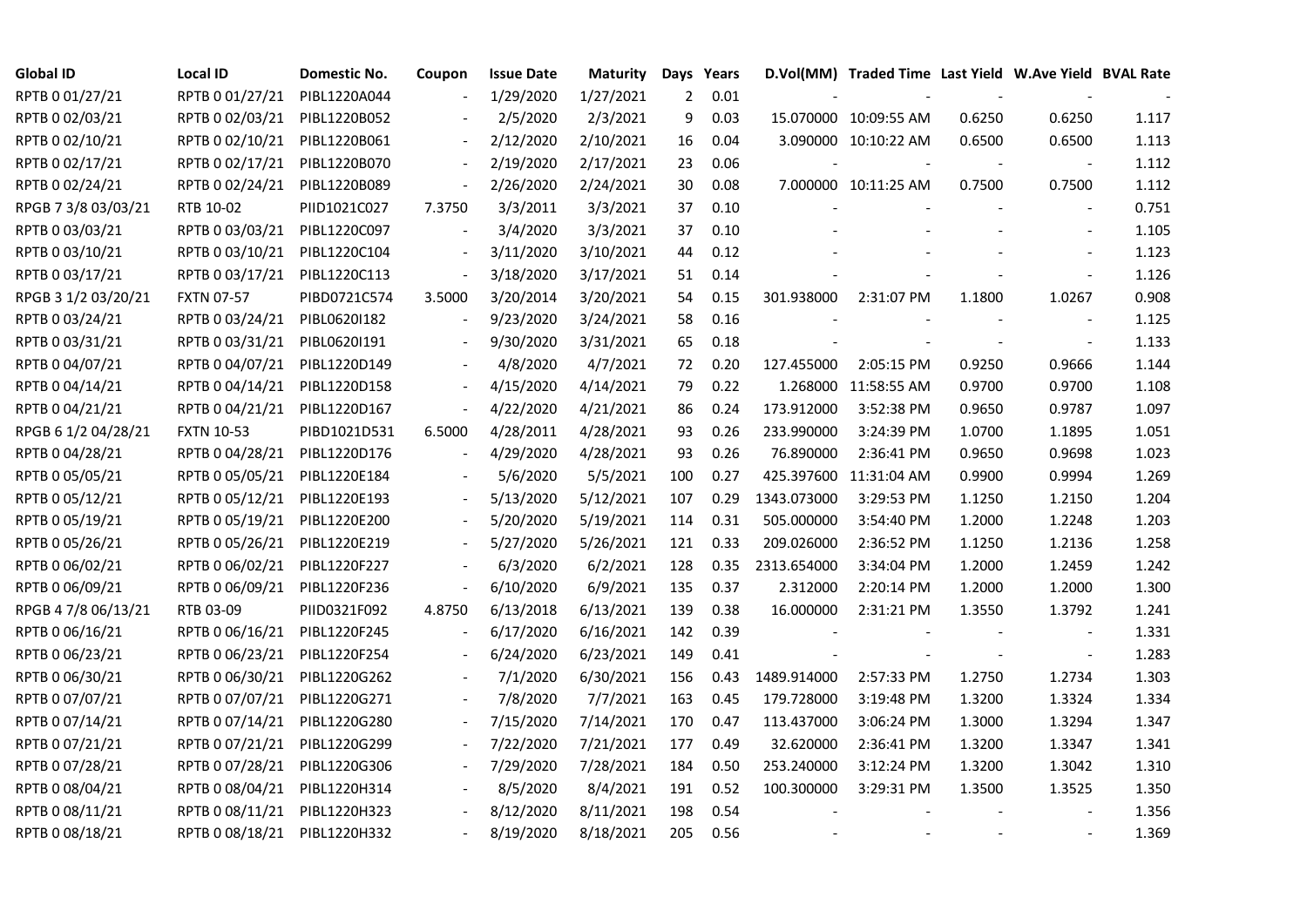| <b>Global ID</b>     | <b>Local ID</b>   | Domestic No. | Coupon                   | <b>Issue Date</b>     | <b>Maturity</b> |     | Days Years |             | D.Vol(MM) Traded Time Last Yield W.Ave Yield BVAL Rate |        |                          |       |
|----------------------|-------------------|--------------|--------------------------|-----------------------|-----------------|-----|------------|-------------|--------------------------------------------------------|--------|--------------------------|-------|
| RPTB 0 08/25/21      | RPTB 0 08/25/21   | PIBL1220H341 | $\overline{\phantom{a}}$ | 8/26/2020             | 8/25/2021       | 212 | 0.58       | 41.900000   | 9:49:55 AM                                             | 1.3850 | 1.3850                   | 1.382 |
| RPTB 0 09/01/21      | RPTB 0 09/01/21   | PIBL1220I359 |                          | 9/2/2020              | 9/1/2021        | 219 | 0.60       | 28.600000   | 9:52:51 AM                                             | 1.3850 | 1.3850                   | 1.380 |
| RPTB 0 09/08/21      | RPTB 0 09/08/21   | PIBL1220I368 |                          | 9/9/2020              | 9/8/2021        | 226 | 0.62       | 33.000000   | 9:52:49 AM                                             | 1.3900 | 1.3900                   | 1.385 |
| RPTB 0 09/22/21      | RPTB 0 09/22/21   | PIBL1220I386 | $\blacksquare$           | 9/23/2020             | 9/22/2021       | 240 | 0.66       |             | 50.600000 11:01:04 AM                                  | 1.3500 | 1.3852                   | 1.408 |
| RPTB 0 09/29/21      | RPTB 0 09/29/21   | PIBL1220I395 |                          | 9/30/2020             | 9/29/2021       | 247 | 0.68       |             |                                                        |        |                          | 1.414 |
| RPTB 0 10/06/21      | RPTB 0 10/06/21   | PIBL1220J401 |                          | 10/7/2020             | 10/6/2021       | 254 | 0.70       |             | 29.400000 11:54:43 AM                                  | 1.4250 | 1.4250                   | 1.378 |
| RPTB 0 10/13/21      | RPTB 0 10/13/21   | PIBL1220J410 |                          | 10/14/2020            | 10/13/2021      | 261 | 0.72       |             |                                                        |        |                          | 1.418 |
| RPGB 5 3/4 10/20/21  | RTB 10-03         | PIID1021J039 | 5.7500                   | 10/20/2011            | 10/20/2021      | 268 | 0.73       |             |                                                        |        | $\overline{\phantom{a}}$ | 1.357 |
| RPTB 0 10/20/21      | RPTB 0 10/20/21   | PIBL1220J429 |                          | 10/21/2020            | 10/20/2021      | 268 | 0.73       | 0.605000    | 2:57:54 PM                                             | 1.3850 | 1.3850                   | 1.445 |
| RPTB 0 10/27/21      | RPTB 0 10/27/21   | PIBL1220J438 |                          | 10/28/2020            | 10/27/2021      | 275 | 0.75       | 300.000000  | 9:52:44 AM                                             | 1.4000 | 1.4000                   | 1.400 |
| RPTB 0 11/03/21      | RPTB 0 11/03/21   | PIBL1220K445 |                          | 11/4/2020             | 11/3/2021       | 282 | 0.77       | 46.206000   | 2:27:45 PM                                             | 1.3850 | 1.4200                   | 1.433 |
| RPTB 0 11/10/21      | RPTB 0 11/10/21   | PIBL1220K454 |                          | 11/11/2020            | 11/10/2021      | 289 | 0.79       | 100.540000  | 3:32:16 PM                                             | 1.4050 | 1.4068                   | 1.416 |
| RPTB 0 11/17/21      | RPTB 0 11/17/21   | PIBL1220K463 |                          | 11/18/2020            | 11/17/2021      | 296 | 0.81       | 3.259000    | 2:47:53 PM                                             | 1.3000 | 1.3824                   | 1.543 |
| RPGB 5 3/4 11/24/21  | <b>FXTN 10-55</b> | PIBD1021K551 | 5.7500                   | 11/24/2011 11/24/2021 |                 | 303 | 0.83       |             |                                                        |        | $\blacksquare$           | 1.579 |
| RPTB 0 11/24/21      | RPTB 0 11/24/21   | PIBL1220K472 |                          | 11/25/2020            | 11/24/2021      | 303 | 0.83       |             |                                                        |        |                          | 1.464 |
| RPTB 0 12/01/21      | RPTB 0 12/01/21   | PIBL1220L480 |                          | 12/2/2020             | 12/1/2021       | 310 | 0.85       |             |                                                        |        |                          | 1.486 |
| RPTB 0 12/07/21      | RPTB 0 12/07/21   | PIBL1220L499 |                          | 12/9/2020             | 12/7/2021       | 316 | 0.87       |             |                                                        |        |                          | 1.488 |
| RPTB 0 12/15/21      | RPTB 0 12/15/21   | PIBL1220L505 | $\sim$                   | 12/16/2020            | 12/15/2021      | 324 | 0.89       |             |                                                        |        | $\blacksquare$           | 1.507 |
| RPTB 0 01/05/22      | RPTB 0 01/05/22   | PIBL1221A015 |                          | 1/6/2021              | 1/5/2022        | 345 | 0.95       | 70.255000   | 3:26:55 PM                                             | 1.5250 | 1.5233                   | 1.565 |
| RPTB 0 01/12/22      | RPTB 0 01/12/22   | PIBL1221A024 | $\Box$                   | 1/13/2021             | 1/12/2022       | 352 | 0.96       | 2.020000    | 3:00:57 PM                                             | 1.5250 | 1.5250                   | 1.583 |
| RPGB 63/8 01/19/22   | <b>FXTN 10-54</b> | PIBD1022G545 | 6.3750                   | 7/19/2011             | 1/19/2022       | 359 | 0.98       | 6.045000    | 2:39:33 PM                                             | 1.6000 | 1.6034                   | 1.421 |
| RPTB 0 01/19/22      | RPTB 0 01/19/22   | PIBL1221A033 | $\overline{a}$           | 1/20/2021             | 1/19/2022       | 359 | 0.98       | 277.537000  | 3:19:37 PM                                             | 1.5400 | 1.5424                   | 1.567 |
| RPGB 4 01/26/22      | <b>FXTN 05-74</b> | PIBD0522A747 | 4.0000                   | 1/26/2017             | 1/26/2022       | 366 | 1.00       | 219.000000  | 2:56:07 PM                                             | 1.5000 | 1.5926                   | 1.577 |
| RPGB 15 03/14/22     | <b>FXTN 20-02</b> | PIBD2022C021 | 15.0000                  | 3/14/2002             | 3/14/2022       | 413 | 1.13       |             |                                                        |        |                          | 1.442 |
| RPGB 4 3/4 07/04/22  | <b>FXTN 03-24</b> | PIBD0322G247 | 4.7500                   | 7/4/2019              | 7/4/2022        | 525 | 1.44       | 7.500000    | 2:40:36 PM                                             | 1.6250 | 1.6300                   | 1.567 |
| RPGB 4 7/8 08/02/22  | <b>FXTN 10-56</b> | PIBD1022H562 | 4.8750                   | 8/2/2012              | 8/2/2022        | 554 | 1.52       |             |                                                        |        |                          | 1.633 |
| RPGB 4 3/4 09/13/22  | <b>FXTN 10-57</b> | PIBD1022I570 | 4.7500                   | 9/13/2012             | 9/13/2022       | 596 | 1.63       |             |                                                        |        |                          | 1.678 |
| RPGB 12 3/4 10/17/22 | <b>FXTN 20-03</b> | PIBD2022J033 | 12.7500                  | 10/17/2002            | 10/17/2022      | 630 | 1.73       |             |                                                        |        | $\blacksquare$           | 1.709 |
| RPGB 4 5/8 12/04/22  | RTB 05-11         | PIID0522L114 | 4.6250                   | 12/4/2017             | 12/4/2022       | 678 | 1.86       |             | 4.500000 11:58:49 AM                                   | 1.7800 | 1.8000                   | 1.831 |
| RPGB 4 12/06/22      | <b>FXTN 10-58</b> | PIBD1022L585 | 4.0000                   | 12/6/2012             | 12/6/2022       | 680 | 1.86       | 188.150000  | 3:06:15 PM                                             | 1.8250 | 1.8389                   | 1.855 |
| RPGB 4 3/8 02/11/23  | RTB 03-10         | PIID0323B101 | 4.3750                   | 2/11/2020             | 2/11/2023       | 747 | 2.05       | 2110.400000 | 3:27:49 PM                                             | 1.8025 | 1.8162                   | 1.818 |
| RPGB 13 02/20/23     | <b>FXTN 20-04</b> | PIBD2023B048 | 13.0000                  | 2/20/2003             | 2/20/2023       | 756 | 2.07       |             |                                                        |        | $\blacksquare$           | 1.822 |
| RPGB 5 1/2 03/08/23  | <b>FXTN 05-75</b> | PIBD0523C752 | 5.5000                   | 3/8/2018              | 3/8/2023        | 772 | 2.11       | 207.000000  | 3:56:13 PM                                             | 1.8500 | 1.8510                   | 1.855 |
| RPGB 3 1/2 04/21/23  | <b>FXTN 07-58</b> | PIBD0723D588 | 3.5000                   | 4/21/2016             | 4/21/2023       | 816 | 2.23       |             |                                                        |        |                          | 1.869 |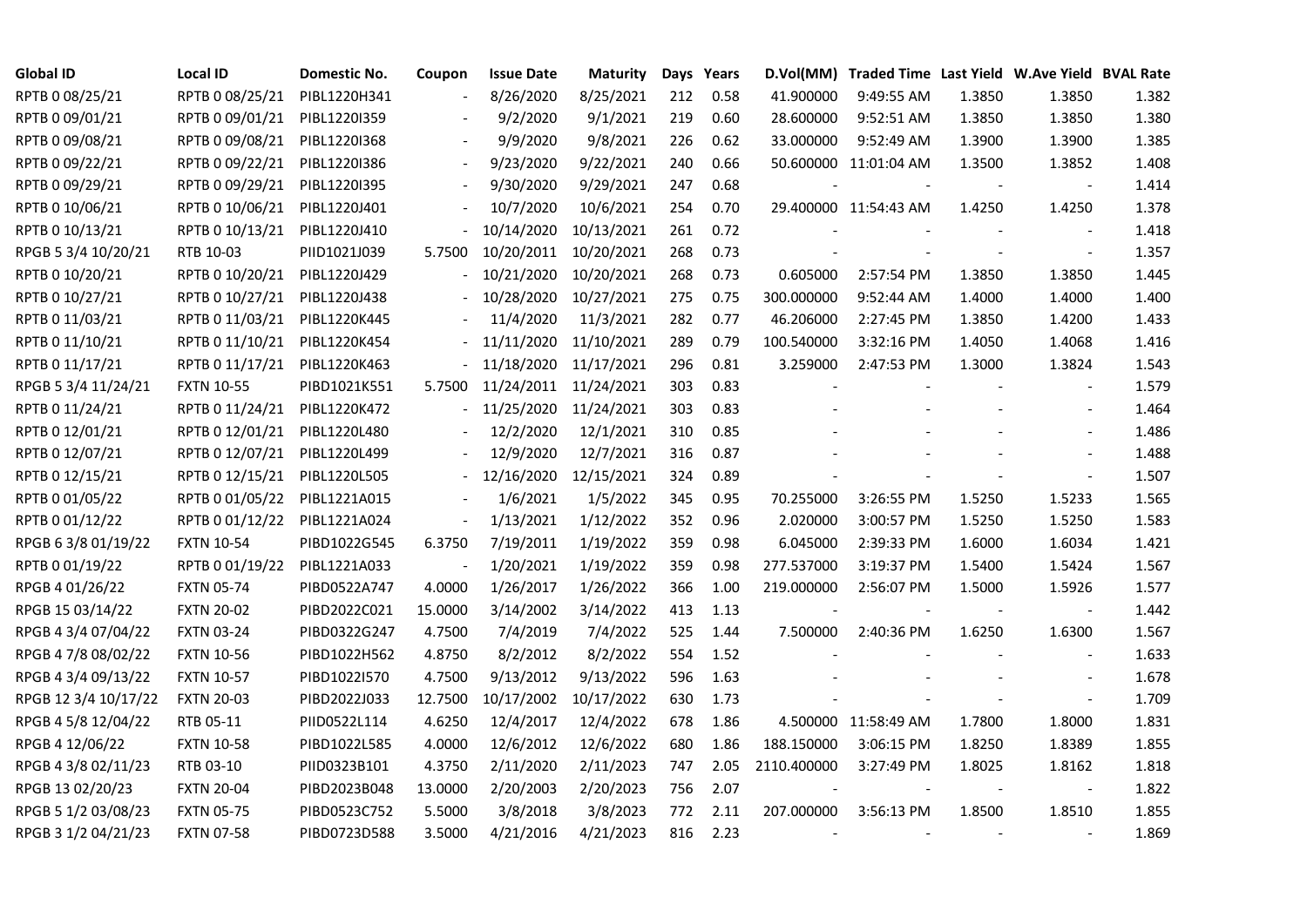| <b>Global ID</b>     | <b>Local ID</b>   | Domestic No. | Coupon  | <b>Issue Date</b> | <b>Maturity</b>       | Days | Years |                         | D.Vol(MM) Traded Time Last Yield W.Ave Yield BVAL Rate |        |                          |       |
|----------------------|-------------------|--------------|---------|-------------------|-----------------------|------|-------|-------------------------|--------------------------------------------------------|--------|--------------------------|-------|
| RPGB 11 7/8 05/29/23 | <b>FXTN 20-05</b> | PIBD2023E054 | 11.8750 | 5/29/2003         | 5/29/2023             | 854  | 2.34  |                         |                                                        |        |                          | 1.873 |
| RPGB 3 1/4 08/15/23  | RTB 10-04         | PIID1023H046 | 3.2500  | 8/15/2013         | 8/15/2023             | 932  | 2.55  | 14.080000               | 3:52:43 PM                                             | 1.9970 | 2.0100                   | 1.911 |
| RPGB 2 3/8 09/10/23  | <b>FXTN 03-25</b> | PIBD0323I252 | 2.3750  | 9/10/2020         | 9/10/2023             | 958  | 2.62  | 28.960000               | 2:59:22 PM                                             | 1.8800 | 1.8804                   | 1.890 |
| RPGB 11 3/8 10/23/23 | <b>FXTN 20-06</b> | PIBD2023J068 | 11.3750 | 10/23/2003        | 10/23/2023 1,001      |      | 2.74  |                         |                                                        |        | $\overline{\phantom{a}}$ | 2.003 |
| RPGB 6 1/4 03/12/24  | RTB 05-12         | PIID0524C129 | 6.2500  | 3/12/2019         | 3/12/2024 1,142       |      | 3.13  | 0.200000                | 9:54:58 AM                                             | 1.9240 | 1.9240                   | 1.925 |
| RPGB 4 1/2 04/20/24  | <b>FXTN 07-59</b> | PIBD0724D595 | 4.5000  | 4/20/2017         | 4/20/2024 1,181       |      | 3.23  |                         | 10.000000 10:10:14 AM                                  | 2.1500 | 2.1500                   | 2.138 |
| RPGB 12 3/8 06/03/24 | <b>FXTN 20-07</b> | PIBD2024F075 | 12.3750 | 6/3/2004          | 6/3/2024 1,225        |      | 3.35  |                         |                                                        |        |                          | 2.160 |
| RPGB 12 7/8 08/05/24 | <b>FXTN 20-08</b> | PIBD2024H086 | 12.8750 | 8/5/2004          | 8/5/2024 1,288        |      | 3.53  |                         |                                                        |        | $\bar{\phantom{a}}$      | 2.203 |
| RPGB 4 1/8 08/20/24  | <b>FXTN 10-59</b> | PIBD1024H595 | 4.1250  | 8/20/2014         | 8/20/2024 1,303       |      | 3.57  | 1010.000000 10:40:44 AM |                                                        | 2.1100 | 2.1100                   | 2.133 |
| RPGB 4 1/4 10/17/24  | <b>FXTN 05-76</b> | PIBD0524J762 | 4.2500  | 10/17/2019        | 10/17/2024 1,361      |      | 3.73  | 1.402500                | 2:16:33 PM                                             | 2.2150 | 2.2150                   | 2.259 |
| RPGB 13 3/4 11/11/24 | <b>FXTN 20-09</b> | PIBD2024K091 | 13.7500 | 11/11/2004        | 11/11/2024 1,386      |      | 3.80  |                         |                                                        |        | $\blacksquare$           | 2.383 |
| RPGB 5 3/4 04/12/25  | <b>FXTN 07-61</b> | PIBD0725D618 | 5.7500  | 4/12/2018         | 4/12/2025 1,538       |      | 4.21  |                         |                                                        |        |                          | 2.494 |
| RPGB 12 1/8 04/14/25 | <b>FXTN 20-10</b> | PIBD2025D103 | 12.1250 | 4/14/2005         | 4/14/2025 1,540       |      | 4.22  |                         |                                                        |        | $\overline{\phantom{a}}$ | 2.586 |
| RPGB 2 5/8 08/12/25  | RTB 05-13         | PIID0525H130 | 2.6250  | 8/12/2020         | 8/12/2025 1,660       |      | 4.55  | 1805.926000             | 3:45:41 PM                                             | 2.5450 | 2.5378                   | 2.546 |
| RPGB 3 5/8 09/09/25  | <b>FXTN 10-60</b> | PIBD10251608 | 3.6250  | 9/9/2015          | 9/9/2025 1,688        |      | 4.62  | 3048.964000             | 3:56:16 PM                                             | 2.5500 | 2.5451                   | 2.547 |
| RPGB 12 1/8 10/20/25 | <b>FXTN 20-11</b> | PIBD2025J116 | 12.1250 | 10/20/2005        | 10/20/2025 1,729      |      | 4.73  |                         |                                                        |        |                          | 2.476 |
| RPGB 18 1/4 11/29/25 | <b>FXTN 25-01</b> | PIBD2525K015 | 18.2500 | 11/29/2000        | 11/29/2025 1,769      |      | 4.84  |                         |                                                        |        |                          | 2.499 |
| RPGB 10 1/4 01/19/26 | <b>FXTN 20-12</b> | PIBD2026A122 | 10.2500 | 1/19/2006         | 1/19/2026 1,820       |      | 4.98  |                         |                                                        |        |                          | 2.584 |
| RPGB 6 1/4 02/14/26  | <b>FXTN 07-62</b> | PIBD0726B627 | 6.2500  | 2/14/2019         | 2/14/2026 1,846       |      | 5.05  | 1613.960000             | 3:56:23 PM                                             | 2.5850 | 2.5830                   | 2.580 |
| RPGB 3 1/2 09/20/26  | RTB 10-05         | PIID1026I057 | 3.5000  | 9/20/2016         | 9/20/2026 2,064       |      | 5.65  | 64.725000               | 3:31:43 PM                                             | 2.7500 | 2.7077                   | 2.704 |
| RPGB 6 1/4 10/20/26  | RTB 15-01         | PIID1526J019 | 6.2500  | 10/20/2011        | 10/20/2026 2,094      |      | 5.73  |                         |                                                        |        | $\sim$                   | 2.637 |
| RPGB 8 12/07/26      | <b>FXTN 20-13</b> | PIBD2026L139 | 8.0000  | 12/7/2006         | 12/7/2026 2,142       |      | 5.86  |                         |                                                        |        |                          | 2.698 |
| RPGB 5 3/8 03/01/27  | RTB 15-02         | PIID1527C023 | 5.3750  | 3/1/2012          | 3/1/2027 2,226        |      | 6.09  |                         |                                                        |        |                          | 2.951 |
| RPGB 4 3/4 05/04/27  | <b>FXTN 10-61</b> | PIBD1027E617 | 4.7500  | 5/4/2017          | 5/4/2027 2,290        |      | 6.27  | 3935.060000             | 3:58:39 PM                                             | 2.7150 | 2.7051                   | 2.697 |
| RPGB 8 5/8 09/06/27  | <b>FXTN 20-14</b> | PIBD2027I140 | 8.6250  | 9/6/2007          | 9/6/2027 2,415        |      | 6.61  |                         |                                                        |        | $\blacksquare$           | 2.695 |
| RPGB 6 1/4 03/22/28  | <b>FXTN 10-63</b> | PIBD1028C635 | 6.2500  | 3/22/2018         | 3/22/2028 2,613       |      | 7.15  |                         |                                                        |        |                          | 2.692 |
| RPGB 9 1/2 12/04/28  | <b>FXTN 20-15</b> | PIBD2028L151 | 9.5000  | 12/4/2008         | 12/4/2028 2,870       |      | 7.86  |                         |                                                        |        | $\blacksquare$           | 2.749 |
| RPGB 6 7/8 01/10/29  | <b>FXTN 10-64</b> | PIBD1029A644 | 6.8750  | 1/10/2019         | 1/10/2029 2,907       |      | 7.96  | 50.700000               | 3:05:54 PM                                             | 2.5500 | 2.5525                   | 2.557 |
| RPGB 8 3/4 05/27/30  | <b>FXTN 20-16</b> | PIBD2030E166 | 8.7500  | 5/27/2010         | 5/27/2030 3,409       |      | 9.33  |                         |                                                        |        |                          | 2.832 |
| RPGB 2 7/8 07/09/30  | <b>FXTN 10-65</b> | PIBD1030G655 | 2.8750  | 7/9/2020          | 7/9/2030 3,452        |      | 9.45  |                         |                                                        |        |                          | 2.871 |
| RPGB 12 1/2 07/28/30 | <b>FXTN 25-02</b> | PIBD2530G029 | 12.5000 | 7/28/2005         | 7/28/2030 3,471       |      | 9.50  |                         |                                                        |        |                          | 2.836 |
| RPGB 11 1/4 01/26/31 | <b>FXTN 25-03</b> | PIBD2531A032 | 11.2500 | 1/26/2006         | 1/26/2031 3,653 10.00 |      |       |                         |                                                        |        | $\blacksquare$           | 2.872 |
| RPGB 8 07/19/31      | <b>FXTN 20-17</b> | PIBD2031G171 | 8.0000  | 7/19/2011         | 7/19/2031 3,827 10.48 |      |       | 10.000000               | 3:47:42 PM                                             | 2.9250 | 2.9250                   | 2.894 |
| RPGB 9 3/8 10/05/31  | <b>FXTN 25-04</b> | PIBD2531J042 | 9.3750  | 10/5/2006         | 10/5/2031 3,905 10.69 |      |       |                         |                                                        |        |                          | 2.960 |